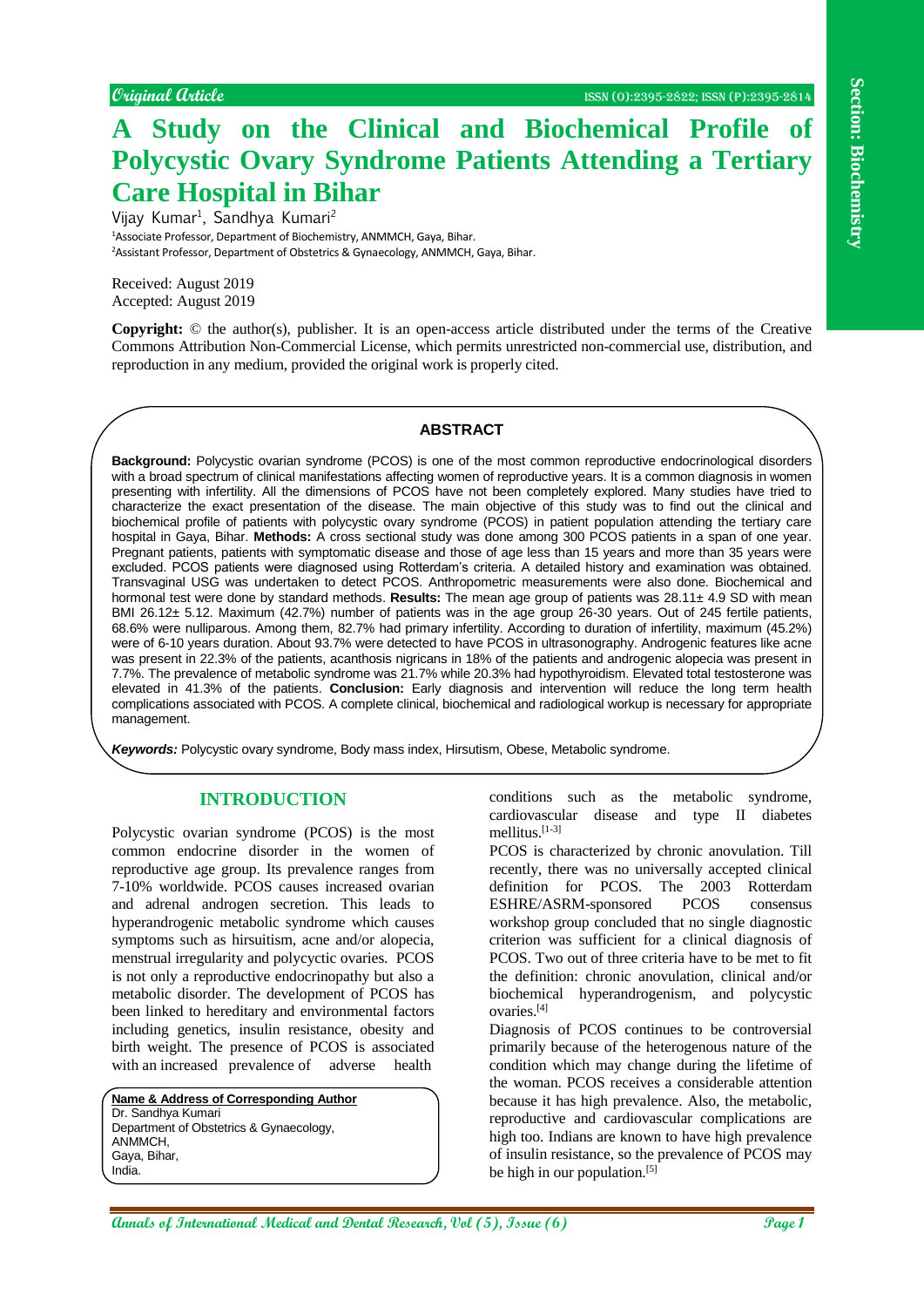#### **Kumar & Kumari; Clinical and Biochemical Profile of Polycystic Ovary Syndrome**

The objective of this study was to find out the clinical and biochemical profile of patients with polycystic ovary syndrome (PCOS) in patient population attending the tertiary care hospital in Gaya, Bihar.

# **MATERIALS AND METHODS**

A cross sectional study was done in ANMMCH, a tertiary care hospital in Gaya, Bihar. The study was approved by the institutional ethics committee. Based on the expected prevalence of PCOS to be 20% and confidence level 95%, the sample size for this study was calculated to be 243, using Rao's software.<sup>[6]</sup> We selected 300 patients of PCOS in the age 15-35 years attending gynecology out-patient department. The study was carried between July, 2018 to June, 2019. Women presenting with oligo/amenorrhea, hyperandrogenic (clinical or biochemical) and diagnosed as PCOS by ultrasound were included in the study population. The pregnant women, patients with symptomatic disease (liver, kidney, heart or other symptomatic diseases) were excluded.

**Annual methods of International Medical and Dental Research, O. The Barrison Control international methods in the Control international methods of International Medical Annual methods in the Control international methods** PCOS patients were diagnosed using Rotterdam's criteria. $[4]$  After selecting the patients, all women were counselled and written informed consent was taken from them. A detailed history was obtained including past history, gynaecological history and history of any drug intake. Menstrual history was also taken. An absence of menstrual cycles for more than 6 months was defined as a case of secondary amenorrhoea. Oligomenorrhoea was defined as a delay in menstruation for  $>35$  days to 6 months.<sup>[7]</sup> Family history was also taken regarding diabetes mellitus and hypertension in the first and second degree relatives. Patients were screened for clinical signs of hyperandrogenism. The dermatological signs of hyperandrogenism like acne, oily skin and hirsutism were also observed. Clinical hyperandrogenism was defined using a modified Ferriman-Gallawey (FG) score for evaluating and quantifying hirsutism in women using nine body areas (upper lip, chin, chest, upper and lower abdomen, thighs, upper and lower back and upper arm).[8] Hair growth was rated from 0 (no growth of terminal hair) to 4 (extensive hair growth) in each of the nine locations. A score  $\geq 8$  was indicative of androgen excess. Transvaginal USG was undertaken to detect PCO's. Anthropometric measurements were also done by standard methods. Diabetes and hypertension was diagnosed by standard methods. BMI was calculated as per recent International Obesity Task Force values for defining overweight and obesity among Asian population.[9]

Early follicular phase samples were taken on day 2 of menstruation of all women in the fasting state. Hormonal assay was done accordingly. The normal cut off for FSH and LH was taken as <12.55mIU/ml. A prolactin level <25ng/ml was taken as normal, a total testosterone of <70ng/dl was taken as normal. LH: FSH ratio >2:1 was taken significant. TSH was done irrespective of menstrual cycle, a TSH >4.5 was considered as hypothyroid. Fasting lipid profile (FLP) was done in PCOS patients to diagnose dyslipidemia and metabolic syndrome, normal values taken were TC<200, HDL >50, LDL <130, TG <150 an VLDL <50. Metabolic syndrome diagnosis was made according to NCEP ATP 3 criteria.<sup>[10]</sup>

Data were analyzed using SPSS version 16.0 which is freely available online. Data were presented as mean and standard deviation and range and categorical data were presented as frequency and percentage.

### **RESULTS**

| Table 1: Demographic profile of the study population |            |  |  |  |
|------------------------------------------------------|------------|--|--|--|
| Age in years                                         | $N(\%)$    |  |  |  |
| 15-20                                                | 40 (13.3)  |  |  |  |
| $21 - 25$                                            | 58 (19.3)  |  |  |  |
| 26-30                                                | 128 (42.7) |  |  |  |
| 31-35                                                | 74 (24.7)  |  |  |  |
| Religion                                             |            |  |  |  |
| Hindu                                                | 201(67)    |  |  |  |
| Muslim                                               | 81 (27)    |  |  |  |
| Christian                                            | 18(6)      |  |  |  |
| Education                                            |            |  |  |  |
| Literate                                             | 222(74)    |  |  |  |
| Illiterate                                           | 78 (26)    |  |  |  |
| Socio economic status                                |            |  |  |  |
| Lower                                                | 87 (29)    |  |  |  |
| Middle                                               | 178 (59.3) |  |  |  |
| Upper                                                | 35(11.7)   |  |  |  |
| Body mass index (in Kg/m2)                           |            |  |  |  |
| $<$ 18.5 (underweight)                               | 19(6.3)    |  |  |  |
| 18.5-22.9 (Normal)                                   | 115 (38.3) |  |  |  |
| 23-24.9 (Overweight)                                 | 101 (33.7) |  |  |  |
| $>25$ (Obese)                                        | 65(21.7)   |  |  |  |

| Table 2: Marital and infertility status of PCOS patients |            |  |  |  |
|----------------------------------------------------------|------------|--|--|--|
| <b>Characteristics</b>                                   | N(%)       |  |  |  |
| Marital history (n=300)                                  |            |  |  |  |
| Married                                                  | 245 (81.7) |  |  |  |
| Unmarried                                                | 55 (18.3)  |  |  |  |
| Fertility status (n=245)                                 |            |  |  |  |
| Parous                                                   | 77(31.4)   |  |  |  |
| Nulliparous                                              | 168(68.6)  |  |  |  |
| Type of infertility $(n=168)$                            |            |  |  |  |
| Primary infertility                                      | 139 (82.7) |  |  |  |
| Secondary infertility                                    | 29 (17.3)  |  |  |  |
| Duration of infertility (n=168)                          |            |  |  |  |
| $1-5$ years                                              | 67(39.9)   |  |  |  |
| 6-10 years                                               | 76(45.2)   |  |  |  |
| $11-15$ years                                            | 25(14.9)   |  |  |  |

The study population included 300 diagnosed PCOS patients. A total of 3258 patients visited Gynecology out-patient between January, 2018 to December, 2018. The prevalence of PCOS was found to be 9.2%. [Table 1] shows the demographic profile of PCOS patients. The mean age group of patients was  $28.11 \pm 4.9$  SD. The mean BMI was  $26.12 \pm 5.12$ . When age distribution of PCOS patients were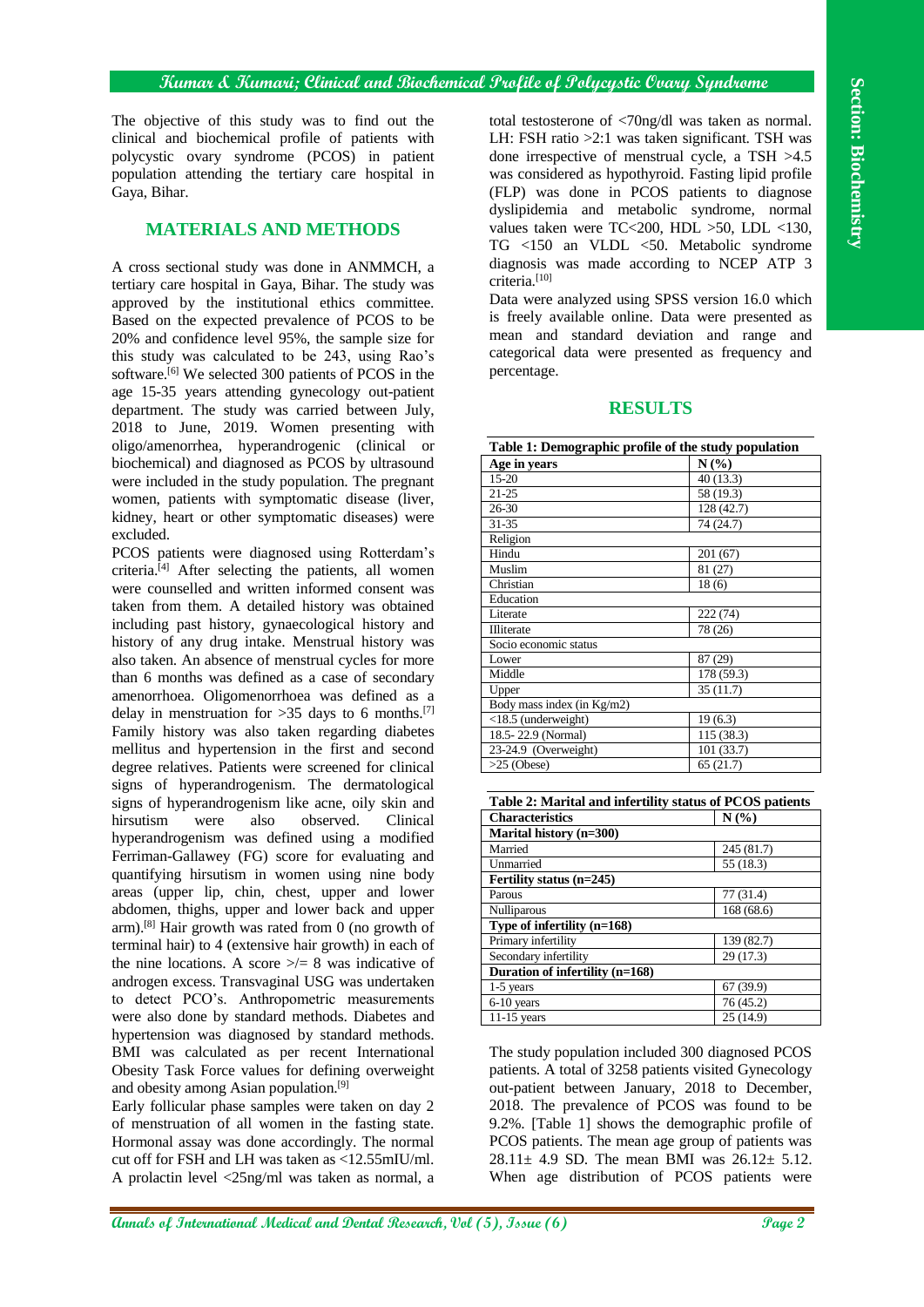|                                                                                                     |                    |                       |                                                          | 'Kumar & 'Kumarı; Clinical and 'Biochemical Trofile of Tolycystic Ovary Syndrome         |
|-----------------------------------------------------------------------------------------------------|--------------------|-----------------------|----------------------------------------------------------|------------------------------------------------------------------------------------------|
| analysed, maximum number of patients was in the                                                     |                    |                       |                                                          | prevalence of metabolic syndrome was calculated                                          |
| age group $26-30$ years $(42.7%)$ followed by $31-35$                                               |                    |                       |                                                          | and it is found to be 21.7%. Table 4 shows the                                           |
|                                                                                                     |                    |                       | years (24.7%) whereas minimum patients were in           | biochemical profile of PCOS patients. Every patient                                      |
| age group of 15-20 years (13.3%).                                                                   |                    |                       |                                                          | evaluated for altered sugars and lipid<br>was                                            |
|                                                                                                     |                    |                       |                                                          | abnormalities our study showed, 20.3%<br>had                                             |
|                                                                                                     |                    |                       |                                                          | hypothyroidism. Elevated total testosterone was                                          |
| Table 3: Clinical profile of PCOS patients (n=300)                                                  |                    |                       |                                                          |                                                                                          |
| Signs of hyperandrogenism                                                                           |                    |                       | N(%)                                                     | elevated in 41.3% of the patients.                                                       |
| Hirsuitism<br>218(72.7)                                                                             |                    |                       |                                                          |                                                                                          |
| 67(22.3)<br>Acne<br>54(18)<br>Acanthosis nigricans                                                  |                    |                       | <b>DISCUSSION</b>                                        |                                                                                          |
| Androgenic alopecia                                                                                 | 23(7.7)            |                       |                                                          |                                                                                          |
| Waist circumference (WC)                                                                            |                    |                       |                                                          | Polycystic ovary syndrome (PCOS) is one of the                                           |
| 176(58.7)<br>$\leq$ 88 cm                                                                           |                    |                       | most common endocrine disorders in women of              |                                                                                          |
| $>88$ cm                                                                                            |                    |                       | 124(41.3)                                                | reproductive age, affecting about 6.5-6.7% of all                                        |
| Waist hip ratio (WHR)                                                                               |                    |                       |                                                          | premenopausal women. <sup>[11]</sup> The present study was                               |
| < 0.8                                                                                               |                    |                       | 181(60.3)                                                | therefore done to study the clinical and biochemical                                     |
| $\geq 0.8$                                                                                          |                    |                       | 119 (39.7)                                               | profile of PCOS patients in a tertiary care hospital in                                  |
| <b>Ovarian dysfunction</b><br>Oligomenorrhoea                                                       |                    |                       | 178(59.3)                                                | Gaya, Bihar. The prevalence of PCOS using                                                |
| Secondary Amenorrhoea                                                                               |                    |                       | 13(4.3)                                                  | Rotterdam criteria in our study was<br>among                                             |
| Ultrasound polycystic ovaries                                                                       |                    |                       | 281 (93.7)                                               | gynaecological out-patient visits. Spandana JC et al                                     |
| Hypertension                                                                                        |                    |                       |                                                          |                                                                                          |
| Yes                                                                                                 |                    |                       | 35(11.7)                                                 | in 2017 found that prevalence of PCOS was 6.3%                                           |
| No                                                                                                  |                    |                       | 265(88.3)                                                | while Nidhi et al in 2011 found it to be 9.13% in                                        |
| <b>Dyslipidemia</b>                                                                                 |                    |                       |                                                          | Andhra Pradesh, South India. <sup>[12,13]</sup> Other studies on                         |
| Total cholesterol $\ge$ /= 200mg/dl                                                                 |                    |                       | 39(13)                                                   | Asian population have reported lower prevalence                                          |
| $HDL < 50$ mg/dl                                                                                    |                    |                       | 41(13.7)                                                 | rates: 6.3% in Sri Lankan population and 2.4% in                                         |
| $TG$ 150 mg/dl                                                                                      |                    |                       | 57 (19)                                                  | Chinese population. Higher prevalence in India as                                        |
| Metabolic syndrome<br><b>Diabetes mellitus</b>                                                      |                    |                       | 65(21.7)                                                 | compared to other Asian countries could be expected                                      |
| Yes                                                                                                 |                    |                       | 38(12.7)                                                 | because strong etiological link between PCOS and                                         |
| No                                                                                                  |                    |                       | 262 (87.3)                                               | diabetes, and India has the higher prevalence of                                         |
|                                                                                                     |                    |                       |                                                          | diabetes.[14,15]                                                                         |
| Table 4: Biochemical profile of PCOS patients (n=300)                                               |                    |                       |                                                          | PCOS is reported to be more prevalent in younger                                         |
| <b>Investigations</b>                                                                               | <b>Values</b>      | $N(\%)$               | Mean± SD                                                 | ages $(<$ 35) than among older women, proposing that                                     |
| <b>TSH</b>                                                                                          | < 0.27             | 8(2.7)                | $3.45 \pm 3.12$                                          | due to a physiological decline of the follicular cohort                                  |
|                                                                                                     | $0.27 - 4.2$       | 231 (77)              |                                                          | leading to a normalized ovarian ultrasonographic                                         |
|                                                                                                     | >4.2               | 61(20.3)              |                                                          | appearance with advancing age. In our study mean                                         |
| LH                                                                                                  | $>12$              | 84(28)                | $8.23 \pm 5.11$                                          | age of the patients was $28.11 \pm 4.9$ SD and majority                                  |
| Prolactin                                                                                           | $<$ 25 ng/ml       | 268 (89.3)            | $14.12 \pm 14.15$                                        | of the patients belonged to the age group between                                        |
| LH/FSH                                                                                              | $>25$ ng/ml<br>2:1 | 32(10.7)<br>211(70.3) | $1.59 \pm 1.14$                                          | 26-30 years (42.7%). In a study done by Muralidhara                                      |
|                                                                                                     | >2:1               | 89(29.7)              |                                                          |                                                                                          |
| Testosterone                                                                                        | < 0.8              | 176 (58.7)            | $0.93 \pm 0.72$                                          | et al in KMC Mangalore in 2012 mean age among                                            |
|                                                                                                     | $\geq 0.8$         | 124(41.3)             |                                                          | PCOS patients was $27+/7.1$ which is comparable to                                       |
|                                                                                                     |                    |                       |                                                          | our study. <sup>[16]</sup>                                                               |
|                                                                                                     |                    |                       | [Table 2] shows the marital and parity status of         | In our study 59.3% had oligomenorrhea and 4.3%                                           |
| patients in our study. The mean age of menarche was                                                 |                    |                       |                                                          | had secondary amenorrhea. In a study done by                                             |
|                                                                                                     |                    |                       | $12.13 \pm 1.23$ years. The mean duration of Infertility | Sunitha J Ramanand et al at Kohlapur, Maharashtra                                        |
| was $6.98 \pm 3.11$ years. Out of 245 fertile patients,                                             |                    |                       |                                                          | found that Oligomenorrheoa was present in 65%                                            |
|                                                                                                     |                    |                       |                                                          | patients. They showed that hypoadiponectinemia                                           |
|                                                                                                     |                    |                       | 68.6% were nulliparous. Among them, 82.7% had            | was present in a subset of PCOS patients. In Indian                                      |
|                                                                                                     |                    |                       | primary infertility. According to duration of            | women with PCOS, serum adiponectin is inversely                                          |
| infertility, maximum (45.2%) were of 6-10 years                                                     |                    |                       |                                                          | correlated with age, indicating a trend of change in                                     |
| duration.                                                                                           |                    |                       |                                                          | adipocyte homeostasis as the age advances. Low                                           |
| [Table 3] shows clinical profile of 300 PCOS                                                        |                    |                       |                                                          | of<br>levels<br>adiponectin<br>possibly<br>facilitates                                   |
| patients. About 93.7% were detected to have PCOS                                                    |                    |                       |                                                          | development of dermal manifestation of insulin                                           |
| in ultrasonography. Androgenic features like acne                                                   |                    |                       |                                                          | resistance in PCOS patients. <sup>[17]</sup>                                             |
|                                                                                                     |                    |                       |                                                          |                                                                                          |
| was present in 22.3% of the patients, acanthosis<br>nigricans in 18% of the patients and androgenic |                    |                       |                                                          | <b>PCOS</b><br>patients<br>show<br>abnormality<br>the<br>of                              |
| alopecia was present in 7.7%. Waist circumference                                                   |                    |                       |                                                          | hypothalamic-pituitary ovarian or adrenal axis.                                          |
| was >88cm in 41.3% of the patients and WHR >0.85                                                    |                    |                       |                                                          | Disturbance in the pulsatility of gonadotrophin                                          |
|                                                                                                     |                    |                       |                                                          | releasing hormone (GnRH) results in the relative                                         |
| was seen in 39.7% of the patients. Hypertension was                                                 |                    |                       |                                                          | increase in LH to FSH release. An abnormal                                               |
| seen in 11.7% patients while diabetes was present in                                                |                    |                       |                                                          | feedback mechanism by ovarian estrogen is blamed                                         |
| 12.7% of patients. Metabolic syndrome diagnosis<br>was made according to NCEP ATP 3 criteria. The   |                    |                       |                                                          | to play role in this discriminated increase in LH                                        |
|                                                                                                     |                    |                       |                                                          | release. Many researchers consider elevated LH:                                          |
|                                                                                                     |                    |                       |                                                          |                                                                                          |
|                                                                                                     |                    |                       |                                                          |                                                                                          |
|                                                                                                     |                    |                       |                                                          | <b>annals of International Medical and Dental Research, Vol (5), Issue (6)</b><br>Page 3 |

| Table 4: Biochemical profile of PCOS patients (n=300) |  |
|-------------------------------------------------------|--|
|                                                       |  |

| <b>Investigations</b> | <b>Values</b> | $N(\%)$    | $Mean \pm SD$   |
|-----------------------|---------------|------------|-----------------|
| <b>TSH</b>            | < 0.27        | 8(2.7)     | $3.45 \pm 3.12$ |
|                       | $0.27 - 4.2$  | 231(77)    |                 |
|                       | >4.2          | 61(20.3)   |                 |
| LH                    | >12           | 84 (28)    | $8.23 \pm 5.11$ |
| Prolactin             | $<$ 25 ng/ml  | 268 (89.3) | $14.12 + 14.15$ |
|                       | $>25$ ng/ml   | 32(10.7)   |                 |
| LH/FSH                | $\leq 2:1$    | 211(70.3)  | $1.59 + 1.14$   |
|                       | >2:1          | 89 (29.7)  |                 |
| Testosterone          | < 0.8         | 176(58.7)  | $0.93 \pm 0.72$ |
|                       | $\geq 0.8$    | 124(41.3)  |                 |

# **DISCUSSION**